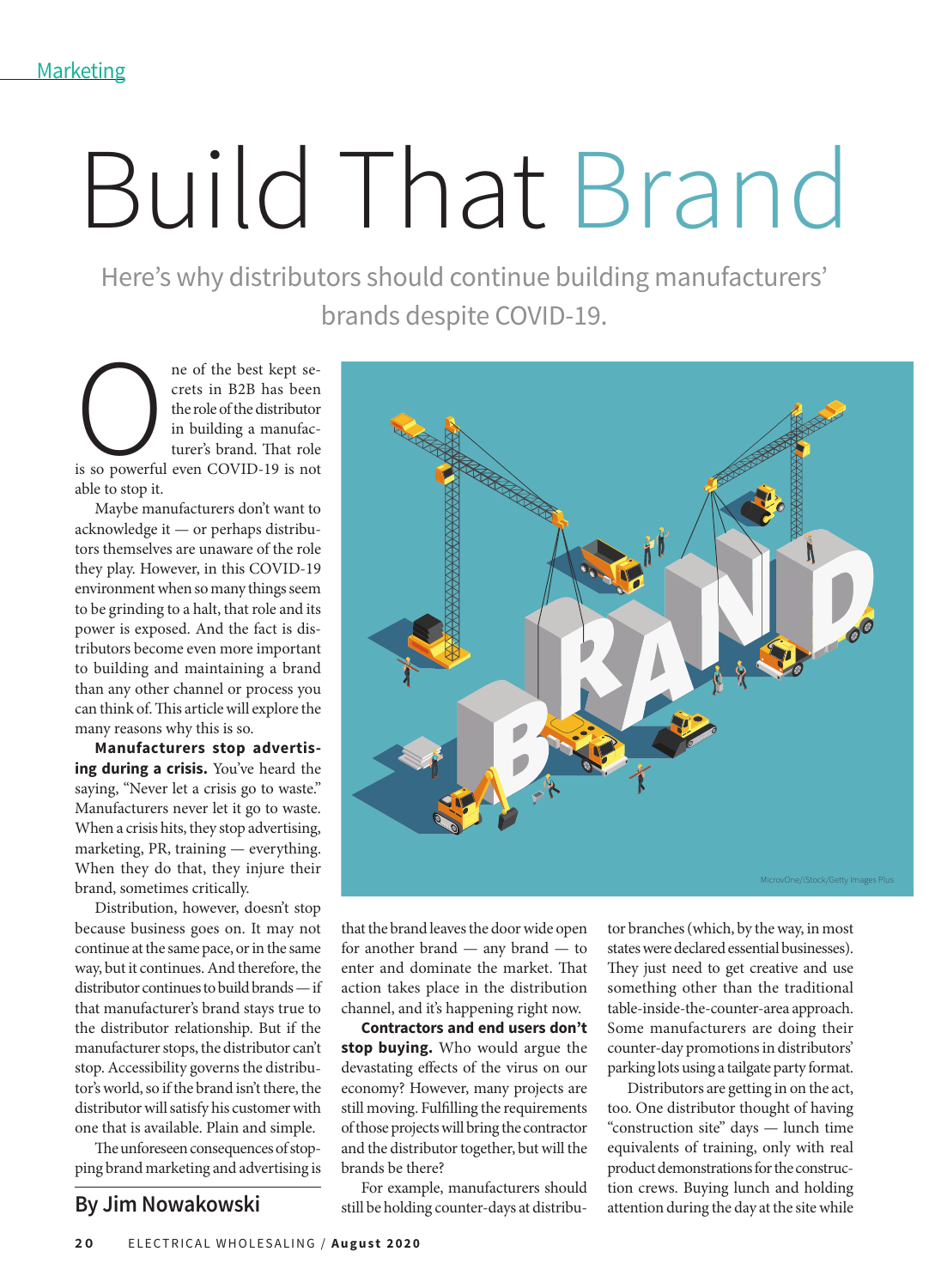following the COVID-19 safety guidelines can work miracles in sustaining a brand — or building new ones.

**COVID-19 is the perfect storm for new brands.** In any market, the brand players almost always line up as shown in the pie chart on the right. The "wanna be" brands (Others) typically make up the largest slice of a market pie, and the major brands each have a larger slice (W, X, etc.).

If one  $-$  just one  $-$  of the majors (and sometimes more than one like now) stops marketing and advertising, what do you think happens? For one thing, the audience being marketed to doesn't stop buying. They do not suspend their work and wait until the brand comes back into the marketplace. This means if a manufacturer's brand isn't there, in that distributor's channel when the contractor comes calling, what will the distributor do? You guessed it: he will give it to one of the other leaders or a wanna be.

Second, by leaving the market, the brand opens the door for one of those "wannabes" (or one of the other leaders) to take share. In the current environment when major brands have ground to a halt, that means the wannabe, with courage, can step in and take share away. The market lineup easily can be overturned. The phrase, "Fortis Fortuna Adiuvat" comes to mind ("Fortune favors the Bold").

People need products now. Availability is repeatedly the most important product characteristic a brand can have. In other words, projects demand products, and if what they want isn't there, they will find something else — the perfect storm for new brands.



with that order. If the lines the distributor has been carrying have abandoned the market, the distributor will find new brands. Indeed, some of the larger distributors will source their own line of products when necessary.

The conversations opened up between new brands and distributors during such times often lead to overturning established brands with new ones. Mergers and acquisitions of manufacturers themselves also help a new brand (Will the real lighting brand please stand up?), as those mergers cause confusion in the marketplace. Confusion, also, is opportunity knocking for brand building at the distributor level.

**Early warning system for brands.** The distributor more than any other channel sees the interest and reaction to a manufacturer's brand. This makes the distributor "brand-sensitive." How

customers — the contractors — which spawns variations of his products year after year and helps his distributors cash in on the new products he develops. This dialogue is valuable for manufacturers and distributors. Imagine what it has done for his brand, which is a passive component (Talk about a commodity market, where he now dominates. You can probably guess who that is).

One of our own manufacturer clients continually monitors their distributors with customer satisfaction studies, as well as "secret shopper" research. By doing this through a third party (us), his customers reveal things they would normally not tell the brand directly.

Such research provides extraordinary insight into their thinking — and opens doors for developing new products as well as enhancing the brand itself. For example, imagine hearing this feedback if

> you are a brand from one of your distributor customers:

"This type of product has been around for 15 years. The average price on the ones we sell is \$600 to \$700. This one here is  $$1,299$  from Brand K. They

are pricey. Why, I don't know. Most of the time I don't sell that brand. I've been in the industry 20 years and sold every brand you can name. Brand T is by far the best on the market for this product."

## If a manufacturer stops brand marketing and advertising, it may leave the door wide open for another brand to enter and dominate the market.

**The distributor is in the eye of the storm.** Distributors sit at the crossroads of activity. The leverage of the distributor is giving the manufacturer brand the order and financing the manufacturer

many manufacturers really tap into their distributors for such information to hone their approach? Probably not enough.

One manufacturer brand we know is continually tapping his distributor's